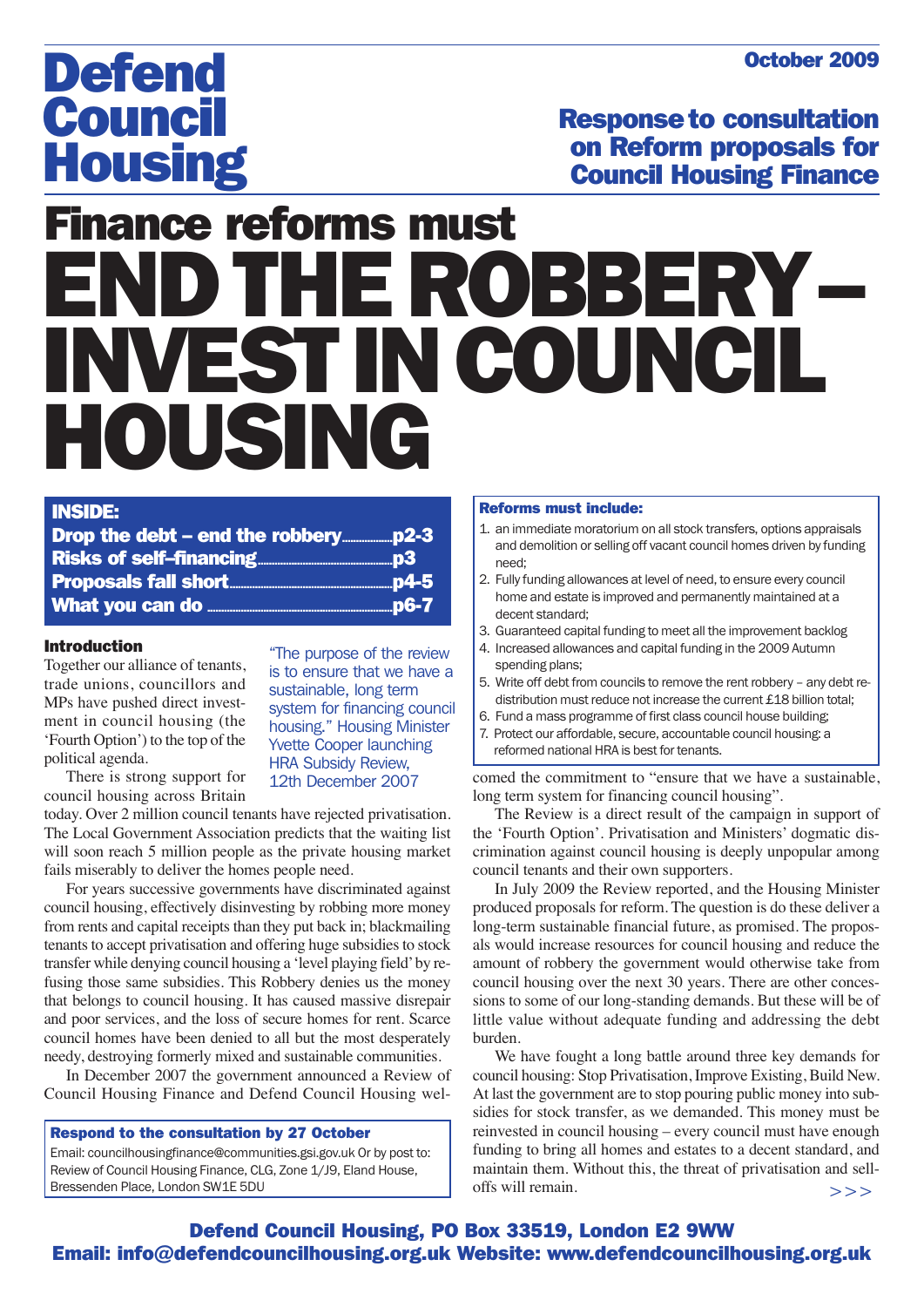#### Tenants shouldn't carry the burden of historic debt

#### page 2

#### Fully fund allowances

Government robs money from council housing in two ways.

Firstly it takes more in rents than it returns in allowances to local authorities to manage, maintain (M&M) and carry out major repairs (MRA) to our homes. Nationally, this means the government will rob tenants to the tune of £1.7 billion this year, and it's increasing (Figures from DCLG subsidy determination 2009/2010).

Secondly, government takes 75% of the capital receipt from 'right to buy' sales; and makes councils bear the cost of the rightto-buy discount. Housing associations don't bear these costs. Research for the MPs report *Council Housing: Time to Invest*shows that £68 billion has been robbed from council housing in this way since 1979.

And on top of the money to fund historic debt (which tenants should not have to pay (see box opposite) government profits outright, currently by around £200 million a year, and if nothing changes this will rise to over a £billion a year, as the graph below shows. Everyone agrees this is wrong.

Government's reform proposals would put more of our rents back into council housing – but not enough even based on their evidence. The proposals would increase management and maintenance allowances by 5% and major repairs by an average 24%. But their own evidence published with the consultation suggests that 5% and 24% are far too low (see pages 4 and 5).

On major repairs, the government suggest additional capital grants to meet backlog of approximately £7 billion or another 19% – without detail of where and when these will be paid. Funding or allowances to meet the investment backlog must be included in any funding settlement, to stop the sell offs and partial privatisation being forced through to finance improvement works. On M&M, there are no concrete suggestions on how or when they will act to stop tenants' rents being used to fund other services. Government should publish the research, and any recommendations of the review on the ring-fence and initiate necessary steps to tighten local and national ring fencing of the money that belongs to council housing.

#### Drop the Debt – End the Robbery

The £18 billion of historic debt which tenants have been paying for years should be written off by government, as the MPs report sets out. This millstone of historic debt means councils do not have enough money to sustainably manage and maintain homes and estates over 30 years.

Councils also support this demand:

"The LGA has lobbied the government hard about the lack of funding available for the building, repair and maintenance of council housing…. We continue to call for…historic 'notional





Review of Council Housing Finance: Impact Assessment, CLG, July 2009

Government argues that some 'robbery' from tenants' rents goes to support historic borrowing for building and capital maintenance of council housing. Supporting debt charges currently amount to nearly £1.2 billion a year. A large proportion of the £19 billion total debt is actually new debt finance for the ALMOs. Despite its claims, Government put no new money into ALMOs; rather council tenants collectively pay from their rents for ALMOs and PFI. Government writing off Councils' HRA debt would free up £1.2 billion a year towards fullyfunding allowances.

There is no justification for tenants being forced to finance all historic housing debt. The arguments are set out in detail in the House of Commons Council Housing Group report *Council Housing: Time to Invest* (September 09):

1. For decades council tenants have paid more to Government than is spent on the upkeep of council homes. New research for the MPs group shows past robbery by Government from rents and rightto-buy sales is £68 billion – more than enough to pay off the debt and meet the investment backlog.

2. Government takes over any outstanding debt (and pays gap funding) when councils stock transfer their homes. Government has been prepared to dig deep to subsidise privatisation: over £6.5 billion has been spent subsidising transfer since 1988. They must respect the choice of tenants who choose to stay with the local authority by offering a level playing field on debt write-off.

3. Council tenants neither own the asset nor control capital receipts from the sale of council housing. Like hospitals and schools it belongs to the public. Tenants do not have a financial 'interest' in the asset and should not carry the burden of servicing the debt.

4. Government does not attempt to recover public subsidy on housing from other tenures. As Professor Hills' report shows, homeownership is the most heavily subsidised form of housing in England (Ends and Means, LSE, Feb 2007). There is no proposal to recover Social Housing Grant and other funding to Housing Associations or other landlords. The majority of the funding for housing in this year's budget went to subsidise private developers. Why are only council tenants expected to pay back the Treasury?

 $debt'$  – which councils are currently spending £1.3 billion a year servicing – to be cancelled" (Local Government Association, Briefing, 29 June 2009)

"More than 30 councils have urged the government to write off housing debt as part of reform of the council housing finance system. At a meeting on Friday, the authorities said it was 'unfair and unsustainable' to redistribute housing revenue account debt across all the councils that own housing, including those that are currently debt-free. …The meeting was organised by the Campaign for Fair and Local Housing Finance, and held in Waverley."(Inside Housing, 06/10/09)

Government 'self-financing' proposals mean councils leaving the national system with a one-off settlement: either a payment from government to reduce their current debt, or a payment to government and taking on or increasing the current debt.

Self-financing is risky for tenants and workforce; and the higher the opening debt, the greater the risk. The value of each council's opening debt will be based on rents and costs over 30 years. Previously, in a stock transfer valuation it was based on the actual costs needed. But current proposals use a costs formula based on existing allowances plus only 5% for M&M and 24% for MRA. The higher the amount allowed for management, maintenance and major repairs, the lower the opening debt would be. If 5% and 24% are too low, councils will not afford an opening debt based on that formula.

As things are the government will take £30 billion in rent robbery over the next 30 years – more than the £19 billion it would cost to write off debt. It is now clear, as the Chartered Institute of Housing shows in their report *HRA Reform: The really big issues*, that the proposed settlement would actually add around  $\gt$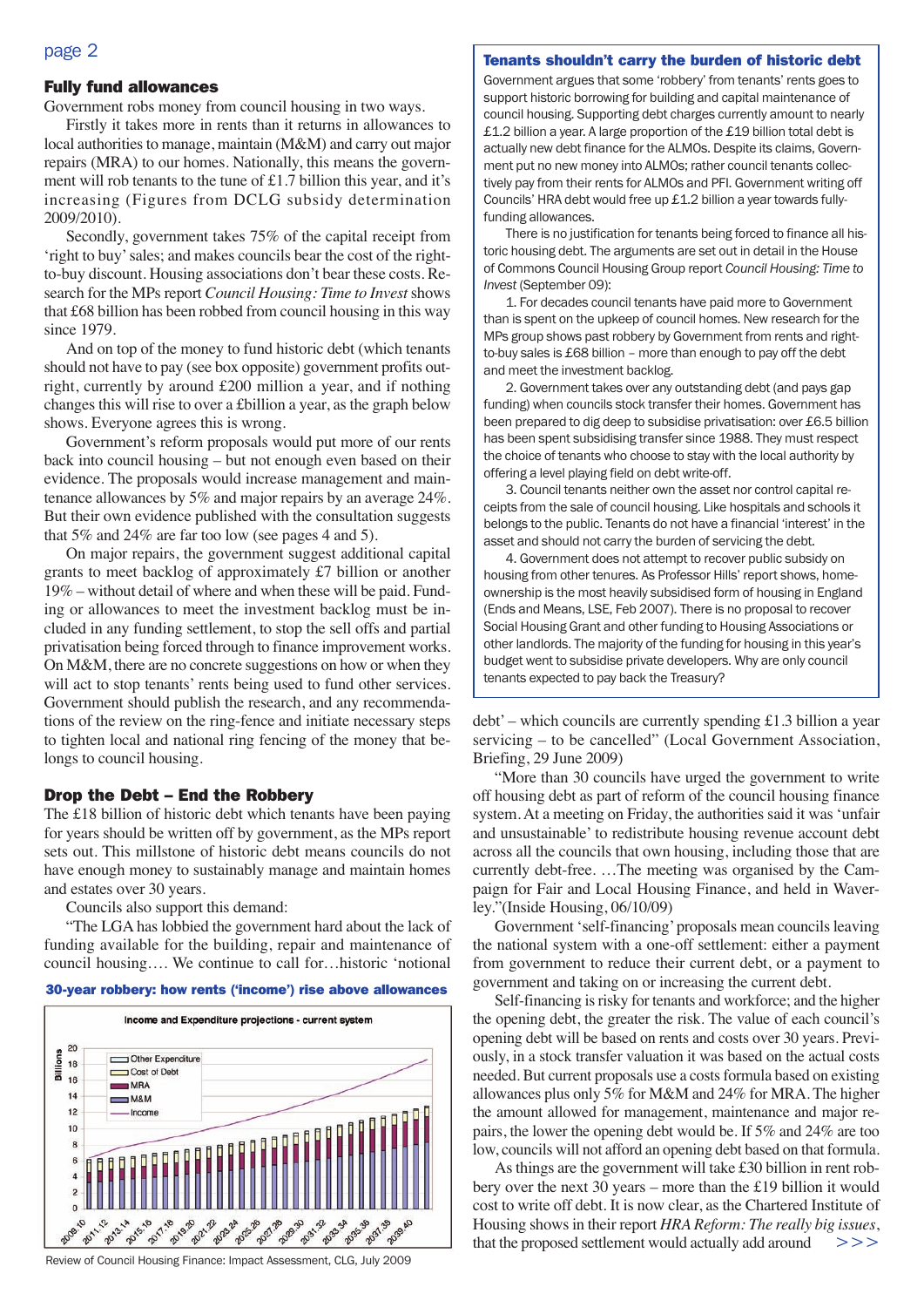>>  $\pounds$ 7 billion to overall debt, raising this to £25 billion. If we accept a settlement of only 5% and 24% based on self-financing, then the government would profiteer out of tenants' rents, as a price of councils buying their way out of the system. This is outrageous.

The burden debt places on our rents is what makes council housing finances unsustainable in the long-term. We expect that burden to be removed, so homes and estates can be maintained at decent levels. This would be a true 'level playing field' with the deal for transfer in the past (when debt write-off and gap funding were poured in to subsidise privatisation).

Tenants will not accept a settlement which perpetuates the principle of rent robbery by increasing the £18 billion total debt. Nor will we accept a proposal which reduces the debt burden overall but leaves individual councils with unsustainable levels of debt.

#### Self-Financing is Risky

One option in the government reform proposals is to raise allowances by 5% (management and maintenance) and an average 24% (major repairs) within the present national system.

The government's preferred option is to break up the national Housing Revenue Account and get councils to 'opt out' and become 'self-financing'. Self-financing means risk for councils and tenants (see box right).

Self-financing supporters want the benefits of a 30 year business plan based on long term funding assumptions like other landlords, including new homes, better planning and more local accountability. But these relate to increased resources and/or more stability. It is not necessary to 'opt out' of the HRA to achieve these benefits; increased resources and more stability can be delivered within the existing pooled regime.

The government proposals suggest a public-sector safety net for councils which fail after self-financing (sections 4.37 – 4.42). But even with guarantees and safeguards the present proposal would not justify the risks of self-financing. The lower the settlement offered, the higher the opening debt – and the greater the risk. A reformed national system would be much safer – an uplift of 5% and 24% in the allowances, though not enough, would make a big difference, and we would be able to fight on for more. A reformed national system is our preferred option.

#### Gap Funding for Backlog

Alongside inadequate allowances, there is a huge backlog of improvement works due to ongoing disinvestment. As the MPs report points out: "Somewhere between £12 billion and £2.4 billion then is the cost of carrying out the backlog of work to reverse decades of disinvestment, robbery and neglect."

It is welcome that the government finally acknowledges the existence of this backlog, a result of underfunding and of deliberately withholding money where tenants have rejected privatisation. The Reform recommendations put a figure of around £7 billion on the backlog (£6 billion of time-expired elements and "between £1,400m to £2,900m" backlog of decent homes work), and they promise:

"Backlogs will be dealt with by capital grant programmes, and a continuing need for capital grant is acknowledged to do this."

If backlog work is to be done through capital grants these must be agreed up-front. Instead of offering a 43% uplift on major repairs, part of this money to cover the backlog of work needed, will be in the form of capital grants with no details of who will receive these grants, when or on what basis. If councils have to bid on a competitive basis after the self-financing settlements are agreed, it will be impossible to work out how much they have to

spend over 30 years. Resources to carry out the improvements backlog must be confirmed, and at least the first tranche delivered before the self-financing settlement is agreed. Otherwise government could later decide to divert the £7 billion grant money to something else – as it is has just done with the money promised for ALMOs.

#### Level playing field, new build and moratorium

It is welcome that government talks explicitly about a 'level playing field':

"Self-financing would create a level playing field between transfer and retention in terms of public funding support. The valuation of a transfer proposal should follow the same principles that apply in valuing the stock and setting standards in a self-financing settlement." CLG Reform of council housing finance para 4.60

At last the government are to stop pouring public money into subsidies for stock transfer, as we demanded. Most commentators believe this will effectively put an end to large-scale transfer. But every council must have enough funding to bring all homes and estates to a decent standard, and maintain them. page  $6 \gg\gt$ 

#### The Case Against Self-Financing

There are plenty of disadvantages for councils opting out.

Firstly, the reform proposals are themselves evidence that together council tenants are a powerful national force. Self-financing would further fragment a national council housing sector and undermine national organisation of tenants and the workforce, making it easier to bully and blackmail tenants and staff, and harder to resist market rents and attacks on 'secure' tenancies. Councils would be encouraged to drive down costs by undermining employment rights, pay and conditions.

Tenants are suspicious that self-financing will weaken our ability to fight uncontrolled rent rises, capping housing benefit, and councils raiding our rents for non-housing services. Self-financing, with its emphasis on 'localism' fits neatly into a wider agenda such as this:

"Leaked minutes of a meeting of senior Tories reveal they want to hit council tenants with bigger bills, to "eliminate" housing benefit and finally scrap all long-term rental tenancies." (Daily Mirror, 07/09/09)

Secondly, with self-financing the local authority – and so ultimately council tenants – would be exposed to far greater financial risks. These include changes in interest rates, building cost and pay inflation, right-to-buy levels, and unforeseen circumstances. To understand the kind of risk government wants to expose council tenants to you only have to look at the Registered Social Landlord sector. One-fifth of transfer associations got into trouble despite massive subsidies when they are set up (The Guardian, 25/05/05).

If a local authority gets into financial trouble after self-financing and its business plan goes pearshaped, where does that leave tenants? There may be no more large-scale voluntary transfer – but that would not mean the end of privatisation. Councils in financial trouble could still look to partial transfer, PFI schemes, demolition – and the selling off of vacant properties on the private market.

#### The Risks of Self-Financing

| <b>Risk</b>                                                 | <b>Impact</b>                                  |                                                                             |
|-------------------------------------------------------------|------------------------------------------------|-----------------------------------------------------------------------------|
| Interest rates higher<br>than expected                      | Additional borrowing<br>becomes more expensive | Borrowing becomes less<br>affordable, tending to<br>reduce borrowing levels |
| General inflation lower<br>than expected                    | Burden of opening debt<br>higher than expected | Could be countered by<br>above inflation rent rises or<br>efficiencies      |
| Cost inflation higher<br>than expected                      | Adverse effect on<br>business plan viability   | Service cuts or efficiency<br>savings                                       |
| Receipts from RTB<br>sales higher or lower<br>than expected |                                                |                                                                             |
|                                                             |                                                |                                                                             |

Self-financing of council housing services: Summary of findings of a modelling exercise (Department of Communities and Local Government, March 2008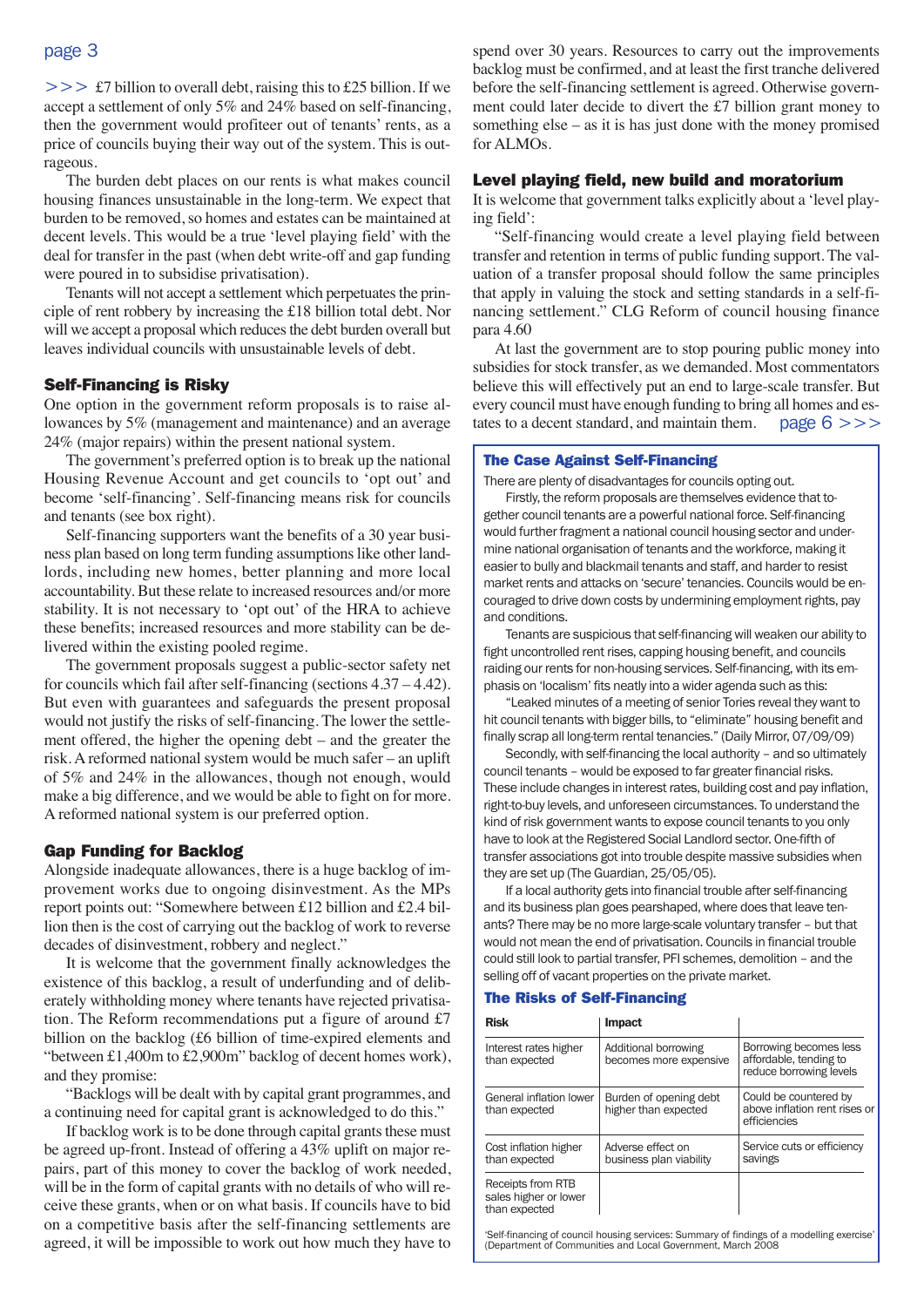# Proposals fall short

Tenants, councils, MPs and housing professionals have been saying for years that allowances for the management and maintenance (M&M) and major repair (MRA) of council housing are underfunded. The reform proposals are inadequate against every calculation, including the government's own reseach carried out in the review.

"We believe the government should take a further look at factoring in a greater (10%) uplift for services to bring council housing funding in line with housing associations… CIH supports a significant uplift in funding for future major repairs at the full level identified by BRE, a minimum of 43%." (HRA Reform: the really big issues, Chartered Institute of Housing, Sep 09)

"Moonlight Robbery believes that the

#### Major Repairs Allowance (MRA)

The government's own research (Review of the major repairs allowance, CLG July 2009) says that the MRA should in fact increase by 54%; but the government only proposes an increase of 24%.

The research slammed existing allowances for being far too low and called for them to be increased (see box). It then adds up all the things which were missed out of the MRA, and concludes: "The final figure of £1,032 per dwelling is 54 per cent higher than the current average allocation of £668." This is made up of newly arising need; a backlog of £6.5 billion overall; and 'statutory compliance' which includes essential works like removing asbestos, disabled adaptations and complying with health and safety regulations, none currently in the MRA (£5 billion overall).

The government's proposals ignore most of this and offer just 24% for MRA.

#### Management and Maintenance (M&M)

The research divided management and maintenance into 'core' services like rent collection and day-to-day repairs; 'core-plus' services like anti-social behaviour; and 'non-core' services which should be met by council-tax payers from the general fund. The research estimated that as much as 40% of current spending could be going on 'non-core' and 'core-plus' services. In particular there has been no allowance in M&M for environmental maintenance, or for the extra costs which often fall on tenants because leaseholder service charges do not include the full cost of services.

The Chartered Institute of Housing estimates that including these 'core-plus' services the uplift should be 10% in total (HRA Reform: the really big issues); however the government has ignored most of the evidence and only proposes an inadequate 5% uplift in M&M to provide for core services alone.

lowest reasonable MRA increase is 70%. This would be on the strict understanding that major repairs backlogs and statutory compliance costs will be covered by a separate capital programme… The Review carried out no new research on the need to spend on management and maintenance (M&M). It just looked at current spending… Uprating figures from the most recent available (2002) research commissioned by Government on the 'need to spend', M&MA need to go up by 40%. Unless and until that research is authoritatively revised, this remains the target. " (Moonlight Robbery campaign, response to the Reform proposals, October 2009)

In stock transfers, 30-year business plans have always been drawn up based on the actual costs identified in a stock condition

survey. If this approach was used, councils would receive enough money in the settlement to do all the work needed.

But the government rejected this approach and intends to calculate the settlement based on a national formula. A national formula would not be a problem if it took all the evidence of need into account. As the Moonlight Robbery campaign point out, the research was not commissioned to look at projections of need. The MPs report *Council Housing: Time to Invest* presents the findings of the MPs inquiry which did look at council's own projections – and recommends an uplift in the region of 70%.

However, government proposals fall short even against their own inadequate research.

#### How the government proposals stack up – major repairs (£ per home per year)

|                                | <b>Existing</b><br><b>MRA</b><br>allowance | Government<br>research<br>recommends: | Government<br>offer:               |
|--------------------------------|--------------------------------------------|---------------------------------------|------------------------------------|
| Newly arising need             |                                            | £825 (24%)                            | £825 (24%)                         |
| <b>Backlog</b>                 |                                            | £116 (19%)                            | May be able to<br>apply for grants |
| <b>Health and safety works</b> |                                            | £91 (11%)                             | <b>None</b>                        |
| TOTAL                          | £668                                       | £1,032 (54%)                          | £825<br>24% uplift                 |

"there was no provision for works to mains drainage"

"We have always been concerned that the MRA seriously underestimates the amount of money that needs to be spent on shared facilities and common areas…"

### How the government proposals stack up – Management and Maintenance

|                                                     | <b>Government research</b><br>recommends:                                           | Government<br>offer:<br>5% |  |
|-----------------------------------------------------|-------------------------------------------------------------------------------------|----------------------------|--|
| <b>Core services</b>                                | 5%                                                                                  |                            |  |
| Environmental maintenance /<br>'core-plus' services | Unspecified amount -<br>needs more research                                         | Ignores this<br>altogether |  |
| <b>Residual leasehold</b><br>management             | Unspecified amount -<br>Ignores this<br>needs more reseach<br>altogether            |                            |  |
| 'Non-core' services                                 | No concrete details<br>Should be funded by the<br>general fund not<br>tenants rents |                            |  |
| <b>TOTAL</b>                                        | 10%                                                                                 | 5%                         |  |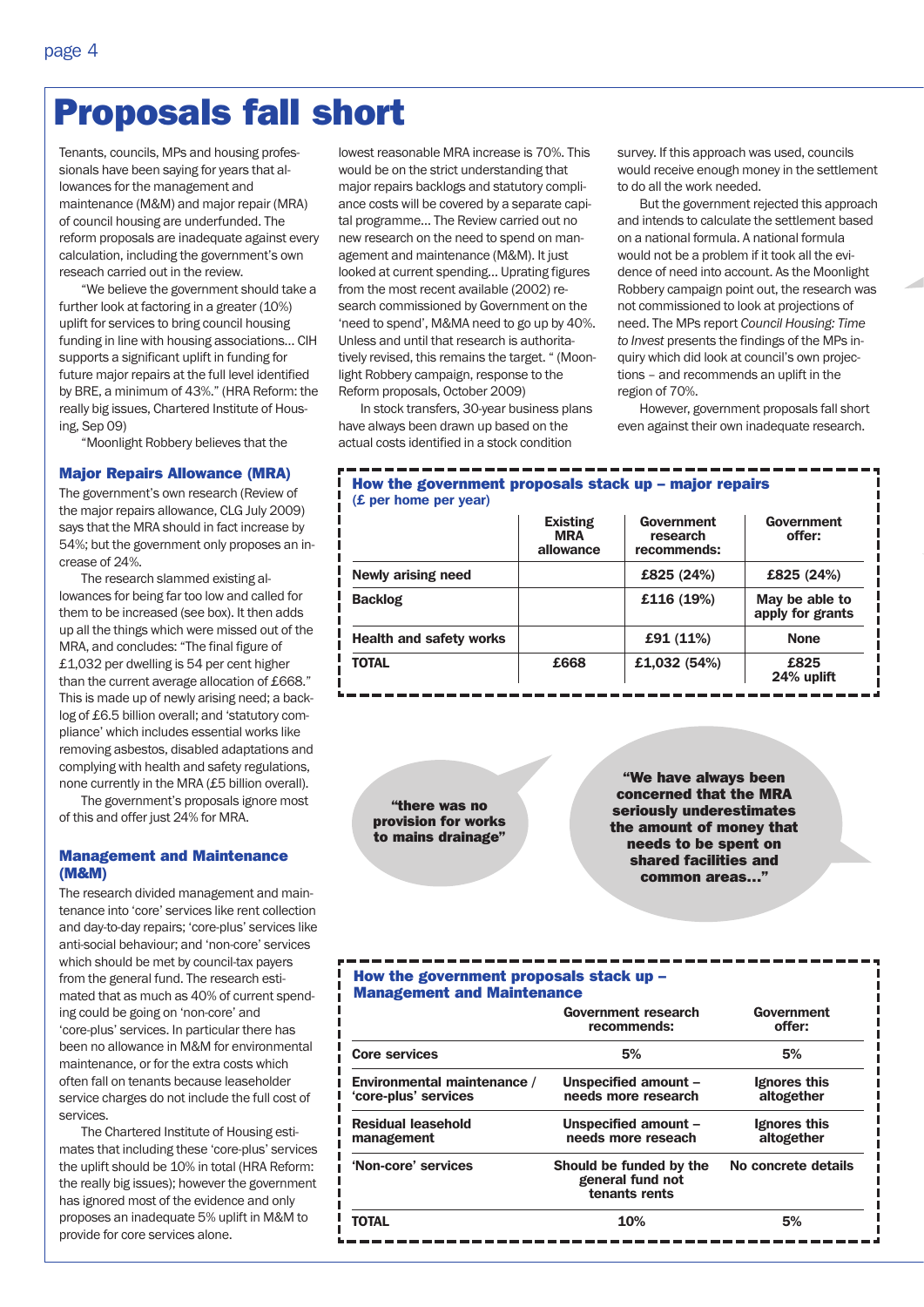#### Government's own research proves existing allowances seriously underfunded

"A serious omission in the current MRA model for common areas is any provision for major overhaul or replacement of lifts…"

> "The assumptions for internal fabric are similarly flawed…. Because of the age of the data and the poor response rate to the survey and questions around the reliability of the information…"

"the MRA makes no provision for disabled adaptations"

> "allowances need to be uprated to reflect building costs which normally run well ahead of general inflation"

"the current allocation is based on data from… 1996…the stock has changed significantly over the past 10 years in terms of the facilities present that will require periodic replacement; in particular the increase in the number of central heating and storage heating systems, controlled entry and private plots to flats…"

Quotations are from Review of the major repairs allowance, CLG July 2009 (government research on commissioned from the Building Research Establishment as part of the review)

# What Councils say

"The proposed changes promise to deliver radical reform, giving councils freedom to manage their housing assets in the interest of their tenants and invest in much-needed social housing. In practise, the reform will fail to deliver unless the government resolves the debt issue…. We are therefore rejecting the proposal by central government and are pushing, with Waverley District Council and many other housing authorities, for the government to write off the debt entirely as this is the only practical and fair solution for the council as landlord and more importantly for our tenants." (Cllr. David Bill, Leader, **Hinckley & Bosworth council, 21/08/09)** 

"If councils are to be freed from the housing subsidy system it is vital that the future investment needs for each authority are drawn from an independently produced stock condition survey and that the opening debt for each authority is based on being able to deliver the level of investment indicated …That has been the 'rule' for transfers historically and why should it change now, effectively promising a longterm way forward but inhibiting it from the outset by failing to ensure sufficient resources to realise the primary objective for some or many… [The proposals are] contrary to the Government aims of place making which would require self financing housing accounts to be funded to at least the level previously allowed for in traditional stock transfers." (**Bolton** council, Report to Executive, 29/09/09)

"The current proposals, if implemented unamended… would have an annual revenue consequence of at least £600,000. Clearly this is unacceptable….the costs associated with management and maintenance together with Major Repairs Allowance need to be increased… The areas of concern that will need to be satisfied are: (i) That the debt associated with self-financing is no more than would have been the case if stock transfer was the preferred route… this would allow tenants to benefit from the new system in a similar way to the benefits that stock transfer would have brought… If the Government were not prepared to amend this aspect the Council would need to oppose the self-financing model and request that the improvements to a national system be implemented….if the concerns cannot be negotiated then we should oppose the new system and force the Government to legislate." (West Lancashire council, Report to Cabinet, 15/09/09)

"In June 2009 the Housing Minister, John Healey announced the findings of the Housing Revenue Account Review. A consultation paper was issued on 21st July 2009 and Members noted the main proposals, all of which were less advantageous than the current terms of stock transfer. Members were therefore asked to confirm stock transfer as their preferred investment option..." (**Stockton** council, Cabinet Decision, 14th September 2009)

"If the capital grant mechanism is used, then it is important that this is by way of an allocation rather than on a claims only basis...Capital grants would help with the backlog but it is also important that future maintenance is reflected in maintenance allowances and the Major Repairs Allowance...assurances would be required from the government that current funding levels would be maintained and enhanced in respect of the identified shortfalls or the whole operation of the HRA and the significance of the business plan could be undermined." (**Broxtowe** Cabinet agenda 13 October 2009)

"We feel strongly that further work is required to determine the investment need at a local level… in all probability… all Local Authorities interest rates will be different and therefore the costs of £100m debt in one in LA will be different to £100 debt in another. The cost of financing new HRA debt (interest, principal etc.) will need to be estimated for 30 years based on what interest rate, an assumed level of CRI? This places the risk of fluctuating interest rates firmly within the HRA." (**Sheffield** Cabinet agenda 14 October 2009)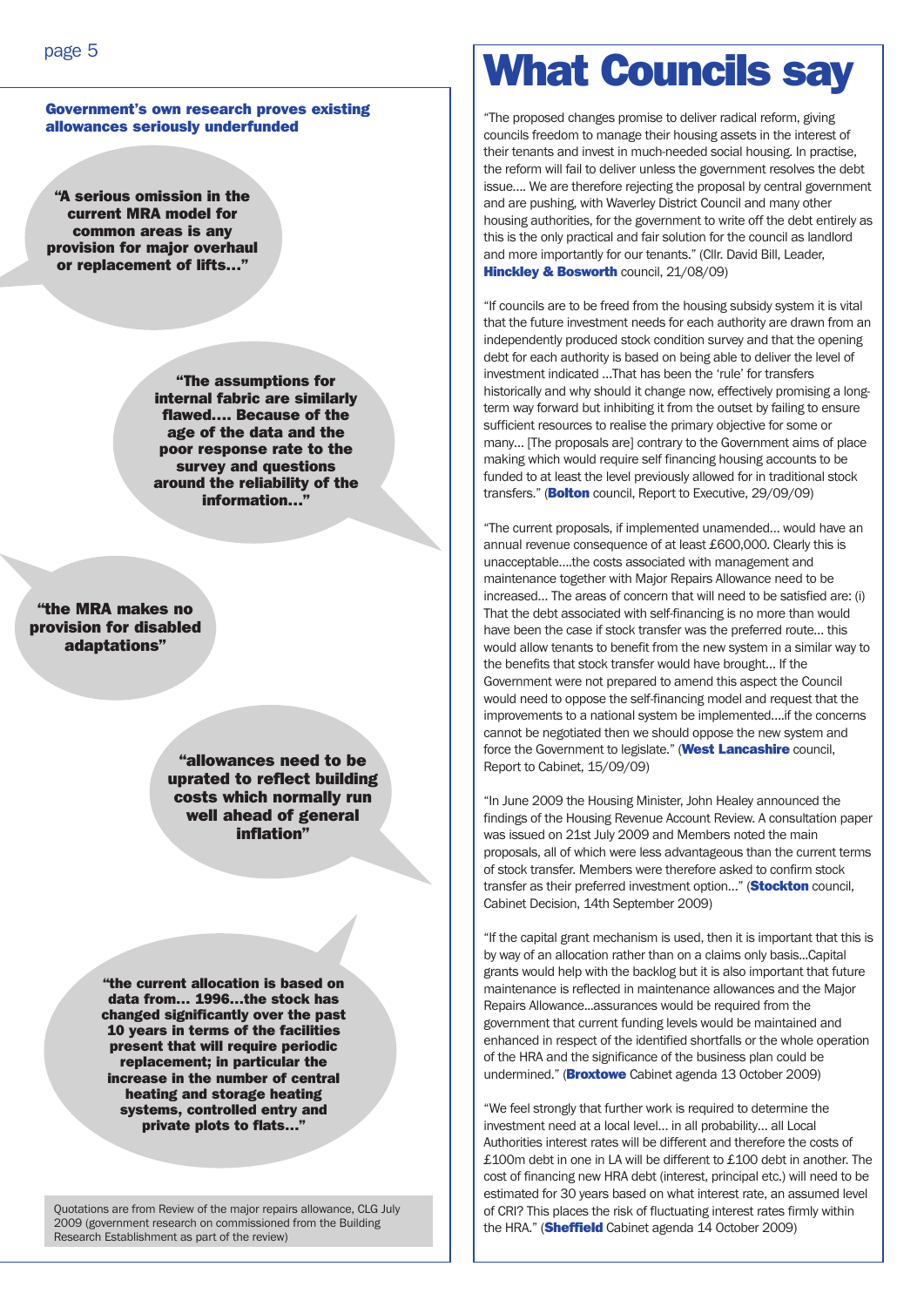$>>$  from page 3 Without this, the threat of privatisation and sell-offs will remain.

Recent rule changes making it easier for councils to build, and new funding for 3000 new council homes, are welcome. The government are now proposing to allow councils to keep all right-tobuy receipts in future; and all rents from new-build homes. Our campaign has also won the right for councils to apply for Social Housing Grant – previously only available to housing associations and private developers.

In the budget this April the government announced funding for 900 new homes. They increased this to 3,000 in July – though controversially taking money away from the Decent Homes programme to do it! It's a major change in policy for a government which in the year 2000 aimed to get rid of all council housing within 10 years.

But 3,000 homes is nowhere near enough. The private sector – even before the credit crunch – failed to provide the homes people need at a price they can afford.

"The policy pursued by successive governments that social housing should be provided by housing associations and that local authorities should be compelled to divest themselves of their housing stock … has been an unmitigated failure and has continually failed to provide sufficient social housing units to meet demand." (Motion passed by TUC Congress September 2009)

We need a massive programme of investment in housing for the nearly 5 million on waiting lists, the overcrowded and the stuck. It's essential these homes have secure tenancies, low rents and an accountable landlord. Council tenants have fought to defend decent, affordable secure and accountable council housing because the alternative 'social' and 'affordable' housing is less secure, more expensive and totally unaccountable.

A new generation of first class council homes built using best design and materials with good facilities, is the only way to resolve the massive housing crisis and prevent market madness dragging Britain's economy into ruins. The MPs report sets out a detailed case for a million new council homes to resolve the housing crisis, create jobs, and help the economy.

The scandal of selling off council homes on the private market as they become empty must stop. Councils such as Camden, Lambeth, Brighton and others are selling off or market renting homes to find money to make homes decent. This is crazy. Unless the problem of inadequate resources for existing homes is addressed, more council homes will be lost in this way than are now being built!

That's why Defend Council Housing is demanding an immediate moratorium on all stock transfers, options appraisals – and the demolition and selling off vacant council homes driven by funding need. It makes no sense for councils to continue expensive and wasteful privatisation and PFI schemes when funding for improvements and new build is available or pending. And government must not use these schemes as an excuse to underfund the settlement being offered.

#### Conclusion

In face of council tenants' determined opposition to privatisation, and the housing market crisis, Government has now recognised the need for investment in existing and new council housing.

Over 2 million council tenants in more than 220 authorities (across the UK) – including the 'retained' authorities and those with ALMOs – need a settlement to the long running dispute over the 'Fourth Option'. The majority of councils in Wales and in Scotland are retaining their homes and need the same principles applied too.

The alternative is an ongoing war between government, councils and tenants. Tenants will face more bullying and blackmail from councils, and the housing stock which is a public asset will be left to decay. In the government's own words:

"If nothing were done to change the system… There would be insufficient funding to maintain homes to a decent standard. Homes would gradually fall into a state of disrepair, meaning either the standard of living would deteriorate considerably with subsequent knock-on effects, or there would need to be a very large capital investment in the future much like the recent decent homes programme to bring the homes back up to a habitable standard." (Review of Council Housing Finance: Impact Assessment, CLG, July 2009)

The demands that all the money that belongs to council housing be ring-fenced nationally and reinvested and for a 'level playing field' are just and make both political and economic sense.

Ministers continually say they are in favour of tenants choice. Many council tenants have exercised our choice and chosen to stay with the council. We should not now be penalised and expected to put up with a settlement which is less than the government was prepared to offer to subsidise transfer.

Government now has the biggest opportunity for decades to transform tenants' lives. Council housing can once again be sustainable and a tenure of choice providing first class, secure housing, managed by an accountable landlord at rents people can afford for existing tenants and future generations.

It is time that government dropped the dogma, respected tenants choice and the strong case for direct investment in council housing. This review gives them the opportunity...

It would be grossly irresponsible for any authority to now recommend privatisation to tenants on the grounds of insufficient funds when government has pledged to "ensure that we have a sustainable, long term system for financing council housing".

Where a local authority refuses to put their plans on hold, the business plan and 'offer document' must be challenged to ensure that they have factored in the outcome of these proposals. If they don't the council could be acting illegally.

To ensure the 'sustainable long term system for financing council housing' that Ministers promised out of their Review any Reforms must include:

1. An immediate moratorium on all stock transfers, options appraisals – and the demolition and selling off vacant council homes driven by funding need;

2. Fully funding allowances at level of need, to ensure every council home and estate is improved and permanently maintained at a decent standard;

3. Guaranteed capital funding to meet all the improvement backlog;

4. An increase in allowances, and capital grants, to be included in the 2009 Autumn spending plans to show good faith;

5. Write off debt from councils to remove the rent robbery;

6. Fund a mass programme of first class council house building;

7. Protect our affordable, secure, accountable council housing – a reformed national HRA is best for tenants

#### Next steps for campaign

Our campaign must be united. Council tenants will suffer if we let government divide us: we demand a settlement that ensures that every council can deliver and maintain decent homes and estates.

There is not enough detail in the proposals on how much each council will get in increased allowances. The research on MRA makes it clear 24% is just an average, with some authorities possibly receiving more – some less. Councils and tenants need an outline of the whole funding deal, including allowances,  $>>$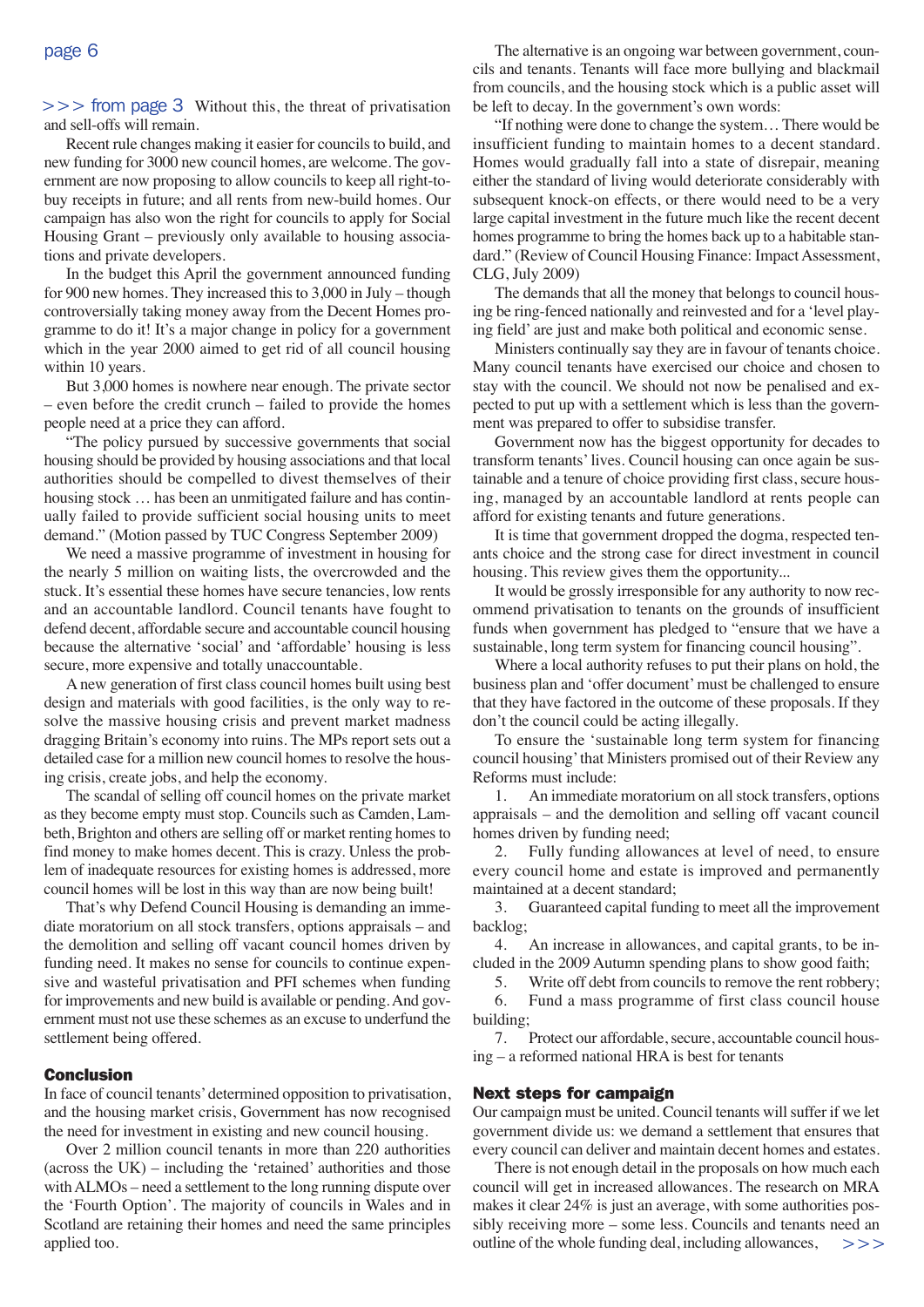### page 7

funding for decent homes and other backlog, and whether this meets level of need. Government must set out the detail for everyone to see.

The government say more detail will be available in March/April 2010. So tenants, councils, MPs and other supporters of council housing have until then to put on pressure for our demands. In Wales and Scotland people need to be asking when tenants there are going to see the increase in resources which the government has acknowledged councils in England need. Get MPs, MSPs, AMs and councillors asking questions.

Tenants must be able to play an active part in this debate. It's the future of our homes that is at stake! It's important that tenants have the same access to papers, reports and debate as elected politicians and housing professionals.

Distributing material from Defend Council Housing and the House of Commons Council Housing Group ensures tenants hear both sides of the argument. This response to the reform proposals and the House of Commons Council Housing Group's Council Housing: Time to Invest is recommended reading.

Encourage tenants' organisations and others to affiliate to DCH and subscribe to postal and email briefings (see back page) and make sure that tenants in your area have the resources to take part in DCH meeting/events if they choose to do so.

See www.defendcouncilhousing.org.uk for an extensive press archive, national and local publications and key reports and submissions. ■

#### MPs report sets out the case for investment

"Decent homes and decent jobs – this is the challenge that Defend Council Housing, the TUC, and the MPs who have worked hard to produce this timely report all share… together we can succeed." (Frances O'Grady, Deputy General Secretary, TUC)

"The new MPs Report is a really valued contribution to the debate. We would not have the focus of government if it was not for the campaigning activity of DCH at Labour conference and the TUC, for the Fourth Option. We are winning, and that is much due to the work of DCH and the unions. This needs your practical support." (Gail Cartmail, Assistant General Secretary, UNITE)

"We believe that the current economic situation offers the opportunity to move the argument away from the panacea of home ownership, to a realistic appraisal of housing needs in the UK. Council housing must be top priority for the government." (UCATT)

"We must have a significant program of new build Council Housing and a re-invigoration of the current stock of homes and their surroundings. And this is not just necessary to kick-start our way out of recession. Society has to address the severe shortage of housing – with a queue of over 4 million people waiting for the 200,000 Council homes that become available each year the crisis is real and

immediate." (Brian Strutton, National Secretary, GMB)



● The House of Commons Council Housing Group report Council Housing: Time to Invest is packed with evidence from the MPs' Inquiry on 25 February, in which 200 tenants, councillors, officers, academics and trade unionists took part. Order copies of the report from Austin Mitchell MP, House of Commons, London SW1A 0AA (£10 each; £5 for orders of 10 or more) or fill in the form on the back page.

#### A broad united campaign

"Our council would build houses if given permission to do so…income would have made a huge difference and even now would make it much more practical for councils to build new homes." (Cora Carter, Chair, Kirklees Federation of TRAs)

"We have got to maintain the alliance between unions and DCH and tenants, and push the government to go one step – or several steps – further. There is some hope but we need to not be complacent." (Heather Wakefield, National Local Government Officer, UNISON) "Four recent major anti-transfer votes show that tenants in Scotland reject the policy of trying to get rid of council housing. Scottish Government research also shows that a majority of people in Scotland are in favour of increased investment in council housing." (John Carracher, Convenor, Scottish Tenants Organisation)